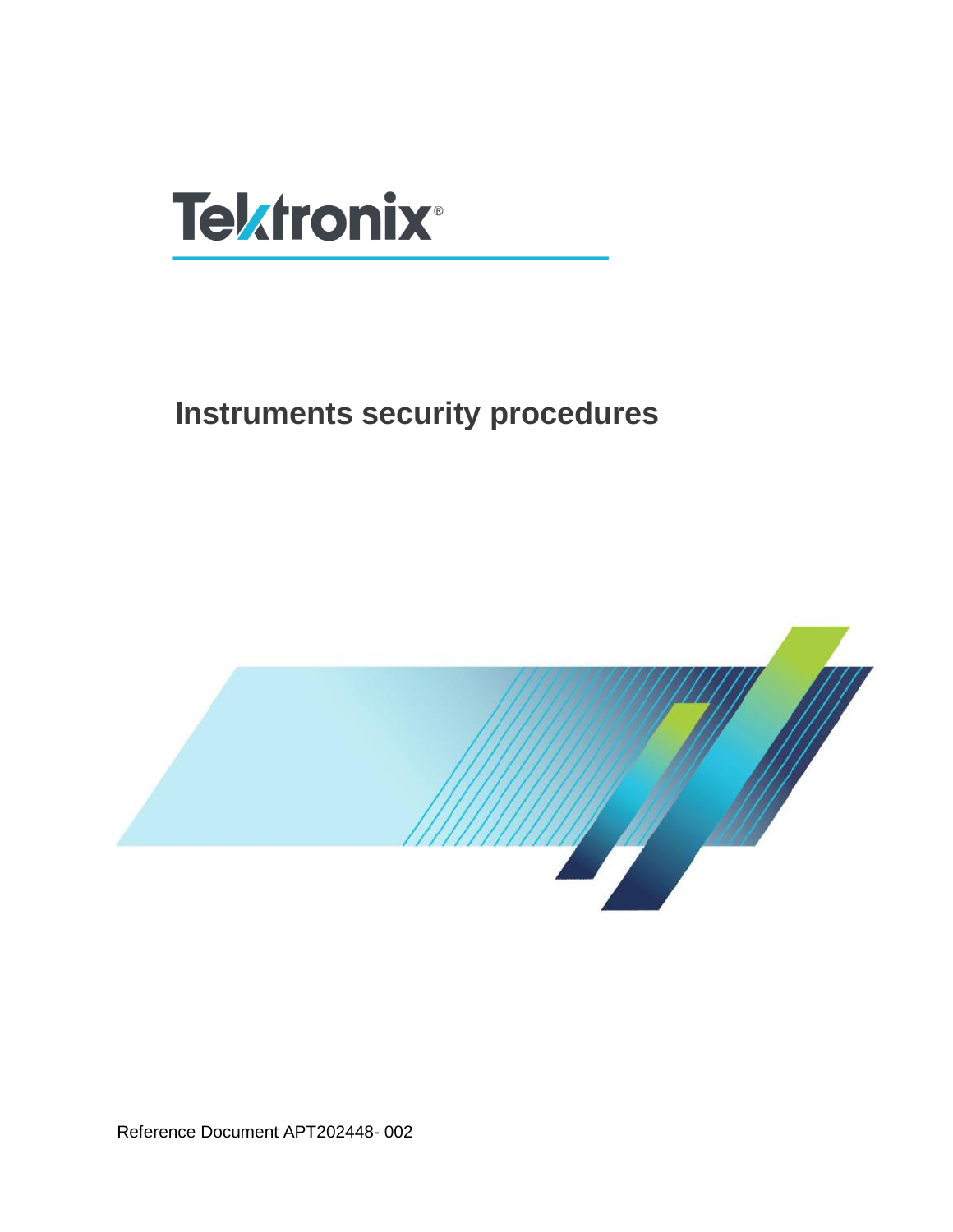#### **Table of contents:**

**Tektronix certifies that all data, including user data, are completely removed after performing the sanitization\* procedures referenced in this document.**

*\*Sanitize: This removes the data from media/memory so that the data cannot be recovered using any known technology. This is typically used when the device will be moved (temporarily or permanently) from a secured area to a non-secured area.*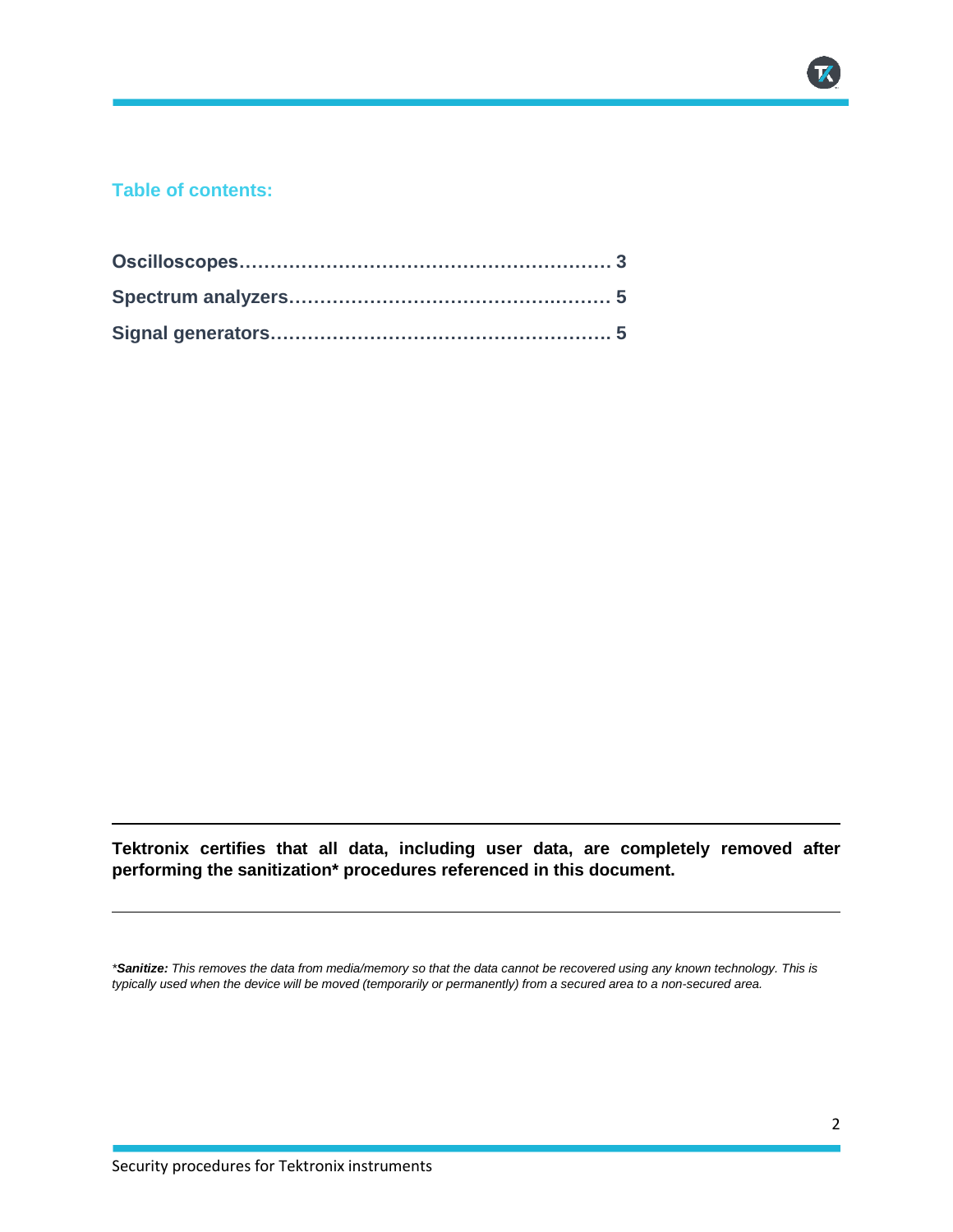### *Oscilloscopes :*

| Family                                  | <b>Models</b>                                                                                                                                              | P/N       | <b>OS</b>         | <b>Extractable</b><br>memory |
|-----------------------------------------|------------------------------------------------------------------------------------------------------------------------------------------------------------|-----------|-------------------|------------------------------|
| Digital oscilloscope<br>TDS3000(B)      | TDS3014B, TDS3032B, TDS3034B,<br>TDS3052B, TDS3054B, TDS3012,<br>TDS3014, TDS3032, TDS3034,<br>TDS3052, TDS3054, TDS3012B,<br>TDS3024B, TDS3044B, TDS3064B | 071172200 | Proprietary       | No.                          |
| Digital oscilloscope<br><b>TDS3000C</b> | TDS3012C, TDS3014C, TDS3032C,<br>TDS3034C, TDS3052C, TDS3054C                                                                                              | 077009100 | Proprietary       | No.                          |
| Digital oscilloscope<br>MDO3000         | MDO3012, MDO3014, MDO3022,<br>MDO3024, MDO3032, MDO3034,<br>MDO3052, MDO3054, MDO3102,<br>MDO3104                                                          | 077098000 | Closed<br>Linux   | No.                          |
| Digital oscilloscope<br>DPO/MSO4000B    | DPO4104B-L, DPO4014B,<br>MSO4014B, DPO4034B, MSO4034B,<br>DPO4054B, MSO4054B, DPO4102B,<br>MSO4102B, DPO4104B, MSO4104B-<br>L, MSO4104B                    | 077051101 | Closed<br>Linux   | No.                          |
| Digital oscilloscope<br><b>MDO4000B</b> | MDO4014B-3, MDO4034B-3,<br>MDO4054B-3, MDO4054B-6,<br>MDO4104B-3, MDO4104B-6                                                                               | 077085800 | Closed<br>Linux   | <b>No</b>                    |
| Digital oscilloscope<br><b>MDO4000C</b> | MDO4024C, MDO4034C, MDO4054C,<br>MDO4104C                                                                                                                  | 077118000 | Closed<br>Linux   | No.                          |
| Digital oscilloscope<br>TDS5000(B)      | TDS5052, TDS5054, TDS5104,<br>TDS5034, TDS5032, TDS5054B,<br>TDS5104B, TDS5032B, TDS5052B,<br>TDS5054BE, TDS5034B                                          | 071164200 | Win Me or<br>2000 | No.                          |
| Digital oscilloscope<br>DPO/MSO5000(B)  | MSO5034, MSO5054, MSO5104,<br>MSO5204, DPO5054, DPO5104,<br>DPO5204, DPO5034B, DPO5054B,<br>DPO5104B, DPO5204B, MSO5034B,<br>MSO5054B, MSO5104B, MSO5204B  | 077024507 | Win 7             | Yes (HDD<br>or SSD)          |

K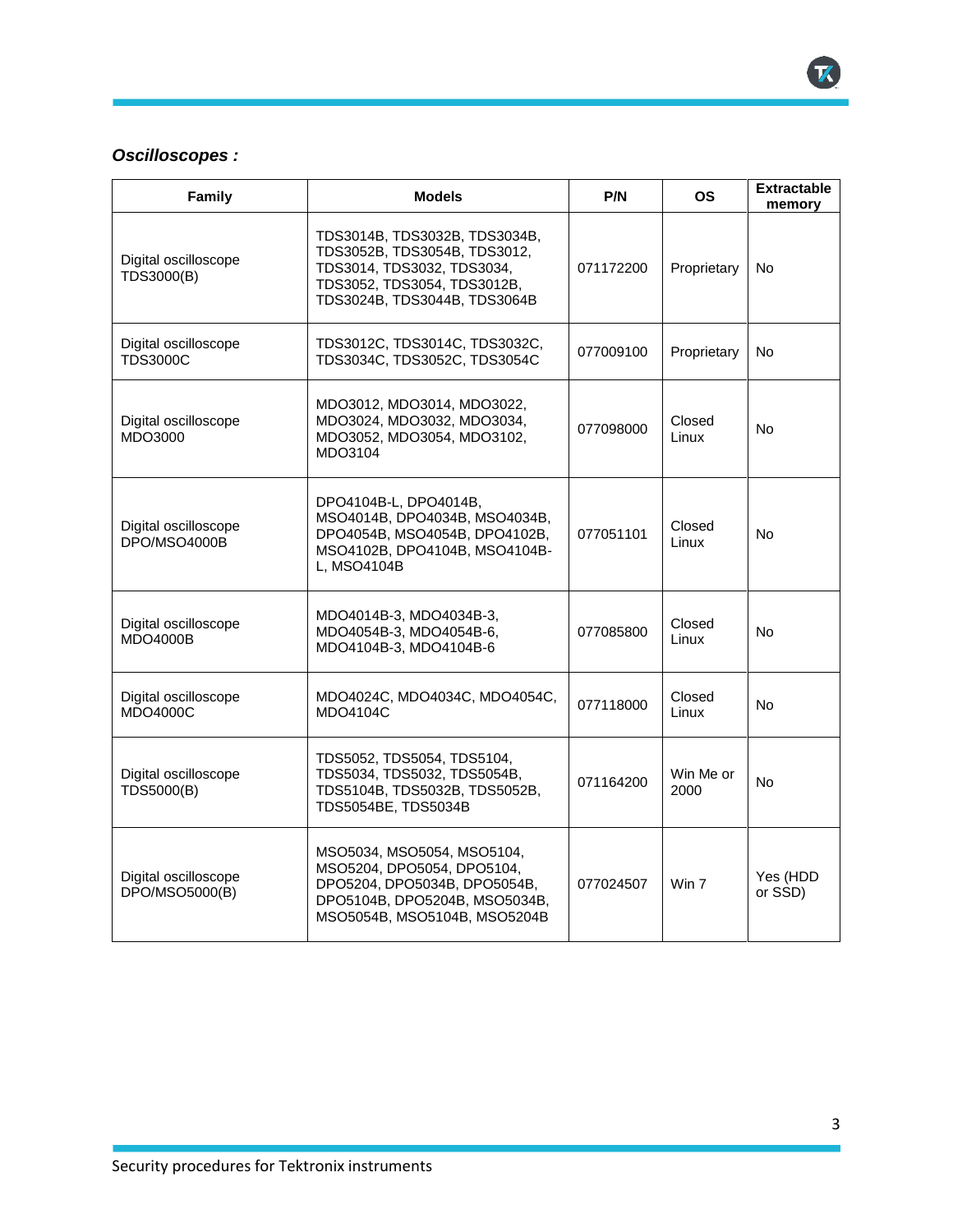### *Oscilloscopes (continued):*

| Family                                                | <b>Models</b>                                                                                                                                                                                                                                                                                                                                                                                                                                                                                                                                                                                                                                                                                                                             | P/N       | <b>OS</b>                 | <b>Extractable</b><br>memory |
|-------------------------------------------------------|-------------------------------------------------------------------------------------------------------------------------------------------------------------------------------------------------------------------------------------------------------------------------------------------------------------------------------------------------------------------------------------------------------------------------------------------------------------------------------------------------------------------------------------------------------------------------------------------------------------------------------------------------------------------------------------------------------------------------------------------|-----------|---------------------------|------------------------------|
| Digital oscilloscope MSO5                             | MSO54, MSO56, MSO58                                                                                                                                                                                                                                                                                                                                                                                                                                                                                                                                                                                                                                                                                                                       | N/A       | Closed<br>Linux           | No                           |
|                                                       | MSO54, MSO56, MSO58 with<br>SSD disk installed (option 5-<br>WIN)                                                                                                                                                                                                                                                                                                                                                                                                                                                                                                                                                                                                                                                                         | N/A       | <b>Win 10</b>             | Yes (SSD)                    |
|                                                       | MSO54, MSO56, MSO58 with<br>option 5-SEC                                                                                                                                                                                                                                                                                                                                                                                                                                                                                                                                                                                                                                                                                                  | 077140800 | Closed<br>Linux           | <b>No</b>                    |
| Digital oscilloscope DPO7000                          | DPO7054, DPO7104,<br>DPO7254, DPO7354                                                                                                                                                                                                                                                                                                                                                                                                                                                                                                                                                                                                                                                                                                     | 077024507 | Win XP                    | Yes (HDD)                    |
| Digital oscilloscope DPO7000C                         | DPO7054C, DPO7104C,<br>DPO7254C, DPO7354C                                                                                                                                                                                                                                                                                                                                                                                                                                                                                                                                                                                                                                                                                                 |           | Win 7                     | Yes (HDD<br>or SSD)          |
| Digital oscilloscope<br>DPO/DSA/MSO70000(B)(C)(D)(DX) | DPO70404, DPO70604,<br>DPO70804, DPO71254,<br>DPO71604, DPO72004,<br>DPO70404B, DPO70604B,<br>DPO70804B, DPO71254B,<br>DPO71604B, DPO72004B,<br>DPO70404C, DPO70604C,<br>DPO70804C, DPO71254C,<br>DPO71604C, DPO72004C,<br>DPO73304D, DPO72504D,<br>DPO73304DX,<br>DPO72504DX,<br>DPO72304DX, DSA70404,<br>DSA70604, DSA70804,<br>DSA71254, DSA71604,<br>DSA72004, DSA70404B,<br>DSA70604B, DSA70804B,<br>DSA71254B, DSA71604B,<br>DSA72004B, DSA70404C,<br>DSA70604C, DSA70804C,<br>DSA71254C, DSA71604C,<br>DSA72004C, DSA73304D<br>DSA72504D, MSO70404,<br>MSO70604, MSO70804,<br>MSO71254, MSO71604,<br>MSO72004, MSO70404C,<br>MSO70604C, MSO70804C,<br>MSO71254C, MSO71604C,<br>MSO72004C, MSO73304DX,<br>MSO72504DX,<br>MSO72304DX | 077024507 | Win XP<br>or Win<br>$7^*$ | Yes (HDD<br>or SSD)          |

*\* Models ending with B run Win XP, as well as DSA/DPO/MSO70000C models with serial number < C130999. All other models run Win 7.*

K